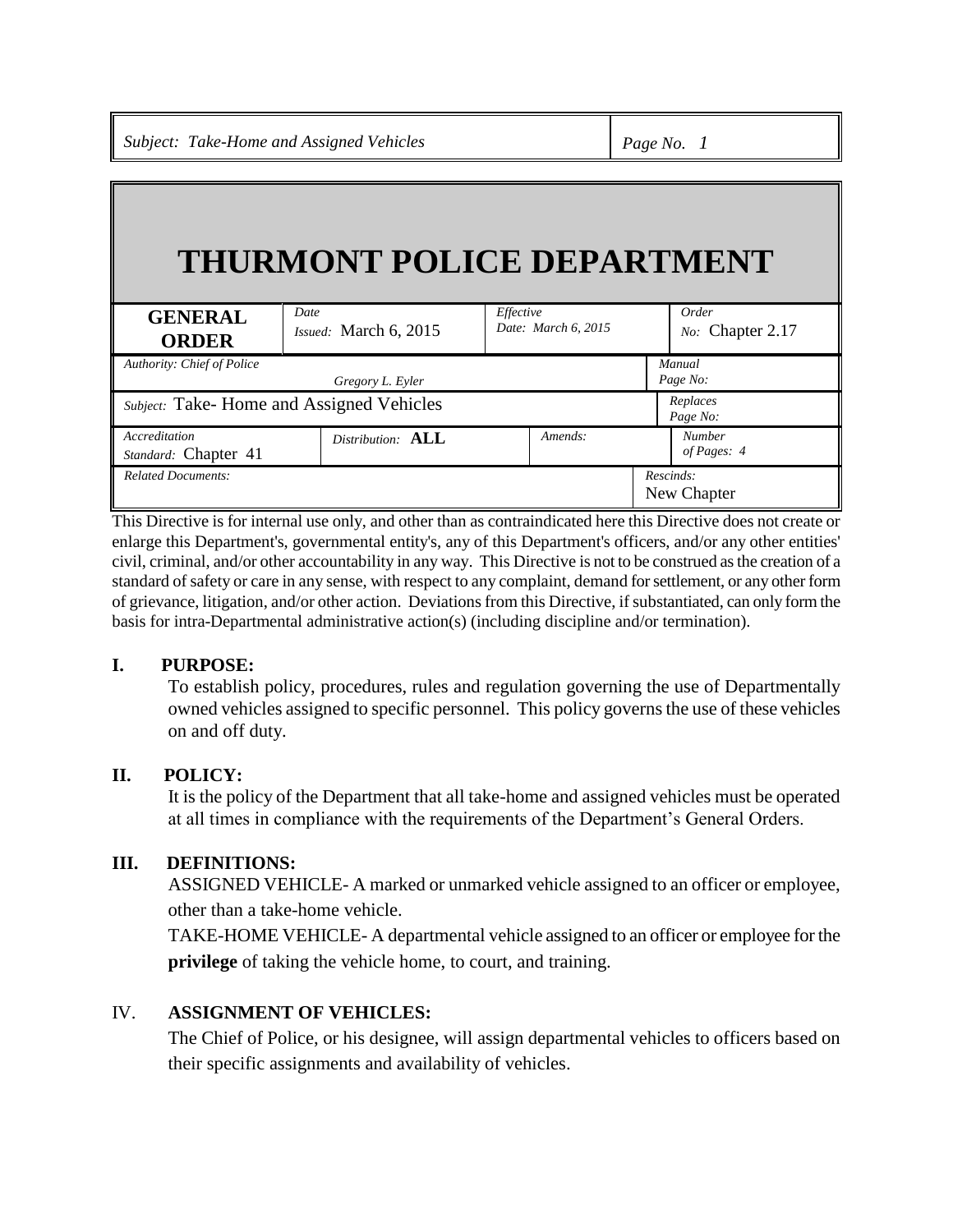### **V. PROCEDURE:**

A. The Thurmont Police Department does not require employees to reside within the corporate limits of the Town. However, the Department will only permit use of assigned take-home vehicles to and from places of residence outside the Town Limits, when the residence is within a twenty-five (25) mile radius of the police headquarters and not out-of state. Use of a take-home vehicle beyond a (25) radius outside of the Town Limits must have prior written approval from the Chief of Police.

B. Take-home vehicles may be issued to all sworn personnel (within budget constraints) to increase visibility, decrease response time to calls for service, and to increase the useful life of the vehicle through personal maintenance and care provided by the sole operator. The vehicles may be used for any official police business; such as: job related court appearances, job related training, and job related meetings. A take-home vehicle may only be used for personal business within in the town limits of Thurmont.

C. Personnel assigned a take-home vehicle will be responsible for strictly adhering to all departmental rules, regulations, and general orders, especially those relating to the Take-Home Program.

1. They will conduct themselves in a professional manner at all times while utilizing the vehicle.

2. Ensure that the assigned vehicle and assigned equipment is maintained properly and serviced in a timely manner and is kept in safe operating condition. The vehicle shall be kept clean inside and outside, including washed and waxed when needed. 3. Be responsible for any person(s) he/she transports. He/she will discharge any

non-police passengers at a safe and convenient location prior to responding to any on-going, life-threatening call for service.

4. Monitor the radio; notify communications that they are mobile if they are going to respond off-duty to a crime-in-progress or dangerous incident.

5. He/she will report any participation in a Call for Service while off duty to a supervisor as soon as practical

D. Be appropriately attired at all times when not in uniform in a manner in which he/she can perform effectively any police duty and also project an image that reflects favorably on the Department. Acceptable attire will consist of log pants, a shirt with sleeves and closed toe shoes or sneakers. Personnel will not wear shorts or "cut-offs". In all cases, the clothing will be neat and clean. Personnel will be responsible for the proper appearance and conduct of all passengers in the vehicle.

E. Be ready for duty at all times, and be suitably armed with the Department-issued handgun or an approved off-duty weapon, and have in their possession at least one (1) pair of handcuffs or flexcuffs, a flashlight, and their badge and Department issued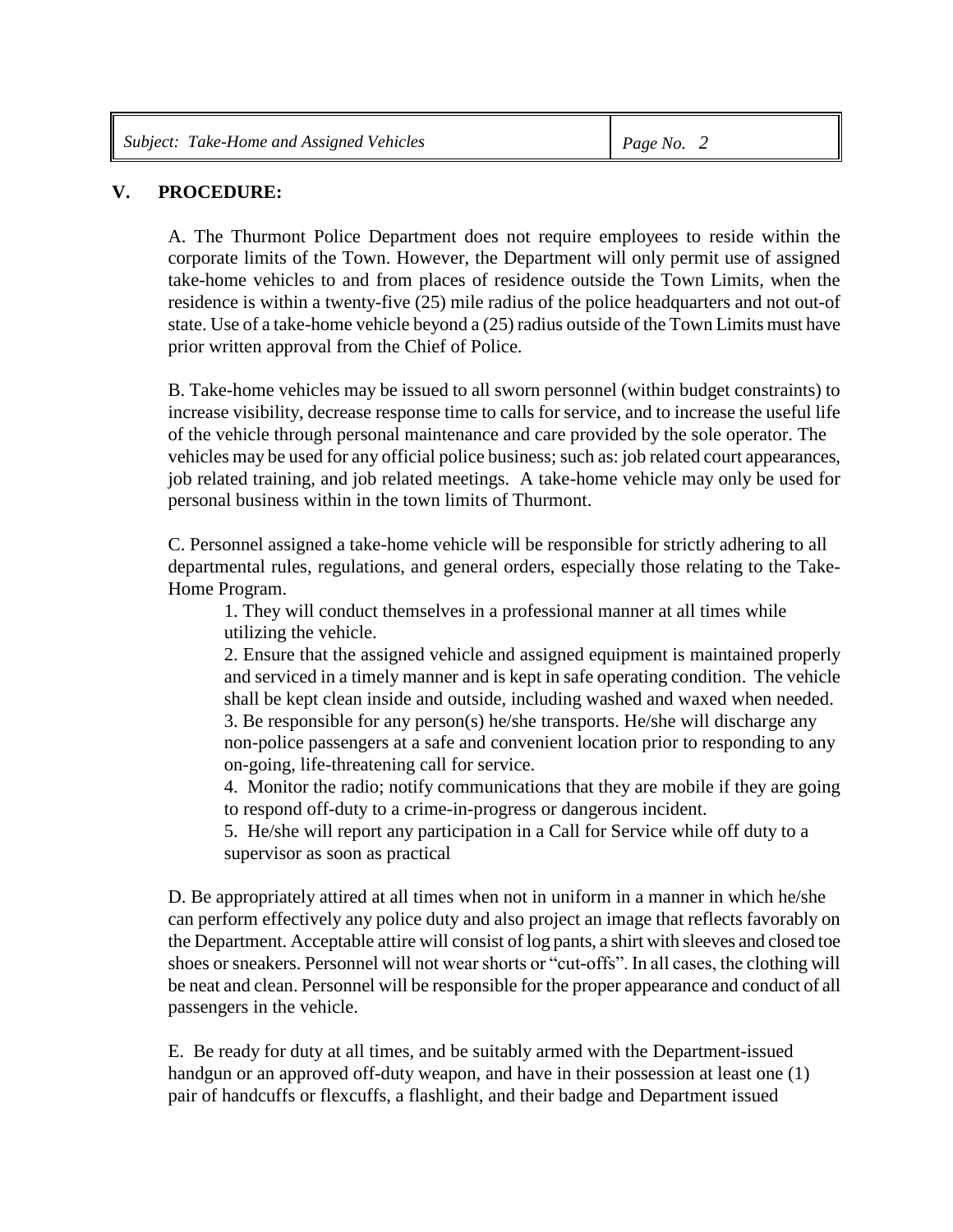police credentials.

F. While attired in civilian clothes, exercise due care in responding to, and answering calls for service, so he/she does not endanger him/herself unnecessarily. He/she will display police credentials as soon as practical to all parties involved.

G. Any police action taken while off –duty will be documented via CAD and a written report when required by TPD reporting guidelines.

H. Lock the vehicle whenever unattended.

#### VI. RESTRICTIONS CONCERNING USE:

A. Off-duty vehicle usage is deemed a privilege and shall be subject to suspension or revocation for abuse thereof. Removal of an employee's privilege to operate a department vehicle while off-duty should not be construed to constitute a formal disciplinary action since this privilege, like all other privileges, is subject to suspension or revocation when it is in the best interest of the Department.

B. Officers will not operate a department vehicle having consumed or intending to consume alcoholic beverages. The purchasing of alcoholic beverages while utilizing department vehicles is strictly prohibited.

C. Officers will not transport anyone in the vehicle (other than for official police duties) who is intoxicated, under the influence of, or with the odor of any alcoholic beverage or other intoxicant still on their breath or about their person.

D. Officers will not transport unofficially in the vehicle any heavy, excessive loads, or allow any object to protrude from its trunk or windows.

E. Officers will not utilize the vehicle for any purpose that is not approved by the Department.

F. The vehicle will not be utilized to transport any pets or animals.(Exception – K-9 handlers).

G. Officers will not leave any firearm unattended in the vehicle unless secured in a gun case or locked in the trunk. No weapons will be left in the vehicle when the vehicle is being serviced at a garage or other establishment.

H. Officers will not display any bumper stickers, placards, banners, decals, insignia, etc., without the express written approval of the Chief of Police.